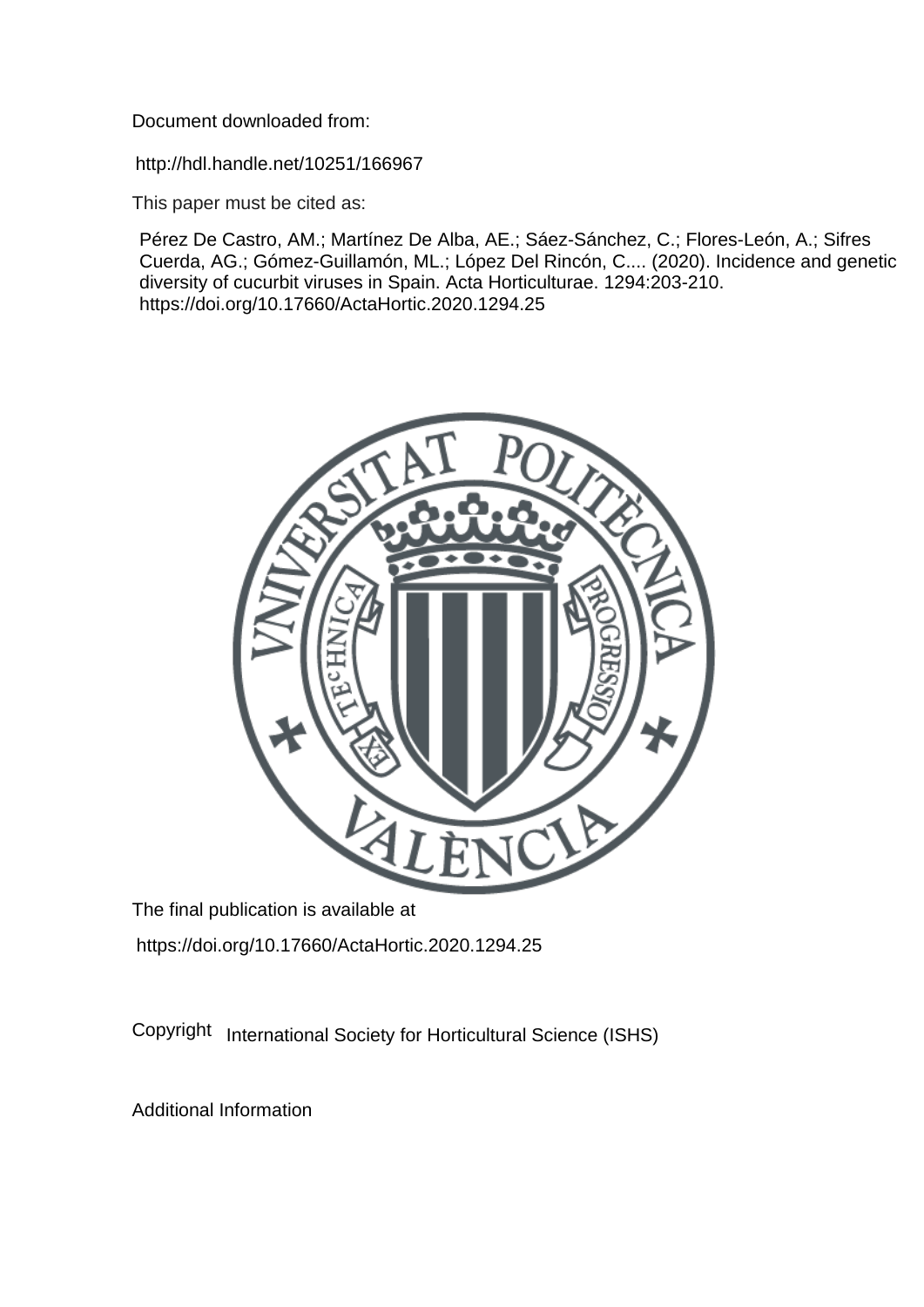# Incidence and genetic diversity of cucurbit viruses in Spain

A. Pérez-de-Castro<sup>1a</sup>, A.E. Martínez de Alba<sup>1</sup>, C. Sáez<sup>1</sup>, A. Flores, A. Sifres<sup>1</sup>, M.L. Gómez-Guillamón<sup>2</sup>, C. López<sup>1</sup>, and B. Picó<sup>1</sup>

<sup>1</sup> Instituto de Conservación y Mejora de la Agrodiversidad (COMAV), Universitat Politècnica de València, Camino de Vera 46022, Valencia, Spain; <sup>2</sup> Instituto de Hortofruticultura Subtropical y Mediterránea 'La Mayora' (IHSM, UMA-CSIC), Algarrobo-Costa, 29760, Málaga, Spain.

## **Abstract**

Several viral diseases affect cucurbits, with different economic effect depending on the region and the year. However, there are not recent studies on the incidence of specific viruses. During the 2018 summer season, surveys were carried out in open field melon (Cucumis melo), squash (Cucurbita spp.) and watermelon (Cirullus lanatus) crops in most of the main producer areas under commercial (AGL2017-85563-C2 1R and 2R) and organic farming (PROMETEO/2017/078). Samples from plants with virus-like symptoms were analyzed by RT-PCR/PCR with specific primers, hybridization and/or ELISA, to detect Cucumber mosaic virus (CMV), Zucchini yellow mosaic virus (ZYMV), Watermelon mosaic virus (WMV), Moroccan watermelon mosaic virus (MWMV), Cucurbit yellow stunting disorder virus (CYSDV), Cucurbit chlorotic yellows virus (CCYV), Cucumber green mottle mosaic virus (CGMMV) and Tomato leaf curl New Delhi virus (ToLCNDV). Samples from fields in Murcia (south-eastern Spain), Castilla-La Mancha (central Spain) and Comunidad Valenciana (eastern Spain) were analyzed. At least one of these viruses was detected in approximately 80% of the samples. WMV was the most frequently detected in samples of the three crops. ZYMV, CMV, CYSDV and ToLCNDV were present with lower incidence, mainly identified in mixed infections with WMV.

**Keywords:** melon, *Cucurbita* spp., watermelon, virus, WMV.

## **INTRODUCTION**

Melon (*Cucumis melo*), squash and pumpkins (*Cucurbita* spp.), and watermelon (*Citrullus lanatus*) are among the most important cucurbits crops in Mediterranean agriculture. Spain in one of the main European producers of these three crops. In 2018, Spain was the first European producing country of pumpkin, squash and gourds (702,278 t), and the second (just preceded by Turkey) of melon (655,677 t) and watermelon (1,113,192 t) (FAOSTAT, 2019).

a E-mail: anpede1@btc.upv.es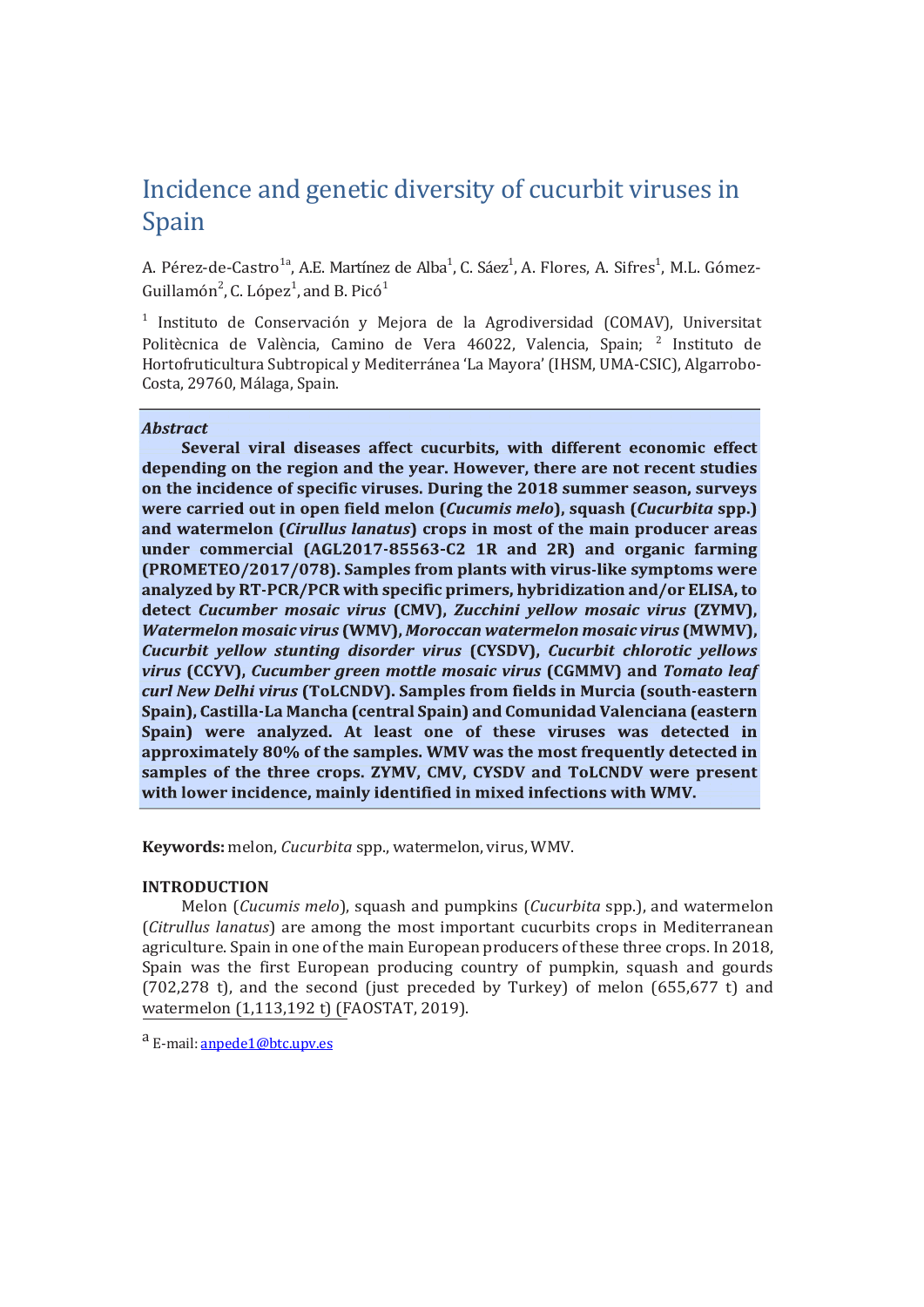Virus-induced diseases represent the most important limiting factor for cucurbits cultivation. At least ten out of the around 60 different viruses reported infecting cucurbits (Lecoq and Desbiez, 2012) have been identified in Spain (Luis-Arteaga et al., 1998; Kassem et al., 2007; Juárez et al., 2013). Among others, *Cucumber mosaic virus* (CMV), *Zucchini yellow mosaic virus* (ZYMV), *Watermelon mosaic virus* (WMV) and *Cucurbit yellow stunting disorder virus* (CYSDV) have for long been widespread in Spanish fields.

Some other viral species are more recent threats in this region. *Cucumber green mottle mosaic virus* (CGMMV) was first described in Spain in cucumber (*Cucumissativus* L.) in the 1990s (Célix et al., 1996), but it has been notified recently that the incidence of this virus has increased, infecting also watermelon, melon and *Cucurbita* spp. (Crespo et al., 2017). *Tomato leaf curl New Delhi virus* (ToLCNDV) has been reported as the causal agent of a devastating disease affecting cucurbit crops in Spain since 2012 (Juárez et al., 2014). *Moroccan watermelon mosaic virus* (MWMV) has also been reported as a recent threat in this region (Miras et al., 2019). Moreover, *Cucurbit chlorotic yellows virus* (CCYV), not reported in Spain so far, is spreading in the Mediterranean basin (Orfanidou et al., 2014; Al-Saleh et al., 2015).

The most recent study analyzing incidence of cucurbits viruses in Spain gathered data from surveys in 2005 and 2006 (Juarez et al., 2013). Here we present an update of the incidence of some of the most important viral species infecting cucurbits in some of the most important producing areas in Spain.

## **MATERIALSANDMETHODS**

#### **Surveys**

During the 2018 summer season, surveys were carried out in open field melon, squash and watermelon crops in most of the main producer areas under commercial and organic farming (Figure 1, Table 1).



Figure 1. Locations surveyed in Spain in three different autonomous communities: MU (Murcia), CM (Castilla-La Mancha) and CV (Comunidad Valenciana), in commercial farming fields (solid dots) or organic farming fields (empty dots)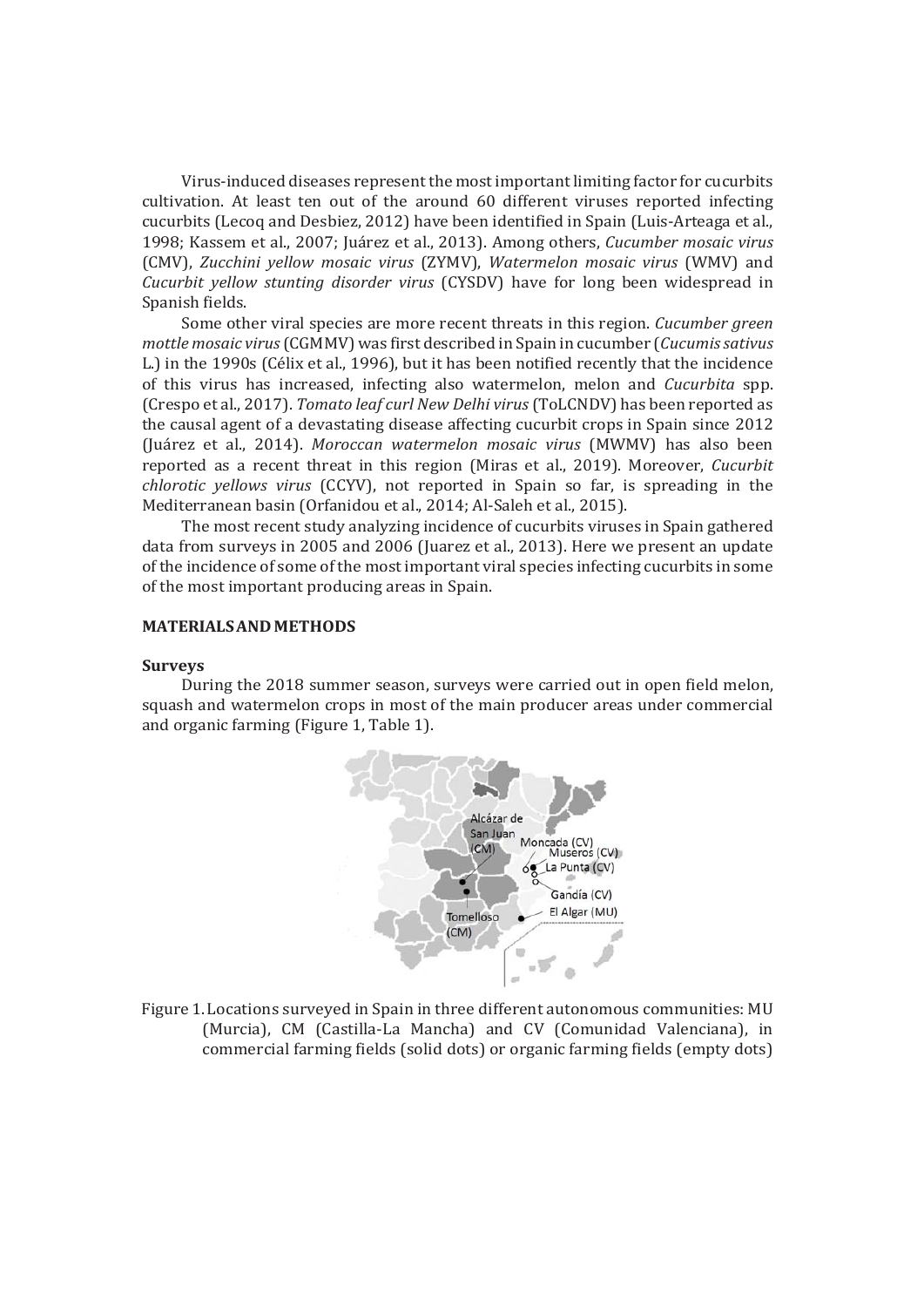|                      |                                                               |                          | Viral species                   |
|----------------------|---------------------------------------------------------------|--------------------------|---------------------------------|
|                      |                                                               |                          |                                 |
|                      |                                                               |                          |                                 |
|                      |                                                               |                          | <b>WMV</b>                      |
| (August)             |                                                               |                          |                                 |
| Tomelloso, CM        | Melon                                                         | Mosaic, leaf deformation | CMV, WMV, ZYMV, ToLCNDV         |
| (July)               |                                                               |                          |                                 |
| Alcázar de San Juan, | Melon                                                         | Virus-like symptoms      | CMV, WMV, ZYMV                  |
| CM (September)       |                                                               |                          |                                 |
| Museros, CV          | Melon                                                         | Yellowing                | WMV, ToLCNDV                    |
| (June)               | C. moschata                                                   | Mosaic, yellowing        | <b>WMV</b>                      |
|                      | Watermelon                                                    | Yellowing                | WMV, CYSDV, ToLCNDV             |
|                      | Weed                                                          | Mosaic, yellowing        | <b>WMV</b>                      |
| Museros, CV          | Cucurbita spp.                                                | Mosaic, leaf deformation | WMV, CYSDV, ZYMV, ToLCNDV       |
| $($ July $)$         | Watermelon                                                    | Mosaic, leaf deformation | <b>WMV</b>                      |
|                      | Weed                                                          | Mosaic, yellowing        | ZYMV, ToLCNDV                   |
| Museros, CV          | Melon                                                         | Mosaic, leaf deformation | WMV, CMV                        |
| (August)             | Cucurbita spp.                                                | Mosaic, leaf deformation | WMV, CMV, CYSDV, ToLCNDV        |
|                      | Watermelon                                                    | Mosaic, leaf deformation | WMV, CMV, ToLCNDV               |
| Gandía, CV           | Cucurbita spp.                                                | Mosaic, yellowing        | CMV, WMV                        |
| (June)               |                                                               |                          |                                 |
| La Punta, CV         | Melon                                                         | Mosaic, leaf deformation | WMV, CMV                        |
| (lune)               |                                                               |                          |                                 |
| Moncada, CV          | Melon                                                         | Mosaic, leaf deformation | CMV, WMV                        |
| (June)               |                                                               |                          |                                 |
|                      | Location,<br>autonomous<br>community* (date)<br>El Algar, MU* | Crop species<br>Melon    | Symptoms<br>Virus-like symptoms |

Table 1. Surveys carried out in summer season 2018: crop species surveyed, symptoms observed and viral species detected (see text for viral species full names).

\* Autonomous community: MU: Murcia; CM: Castilla-La Mancha, CV: Comunidad Valenciana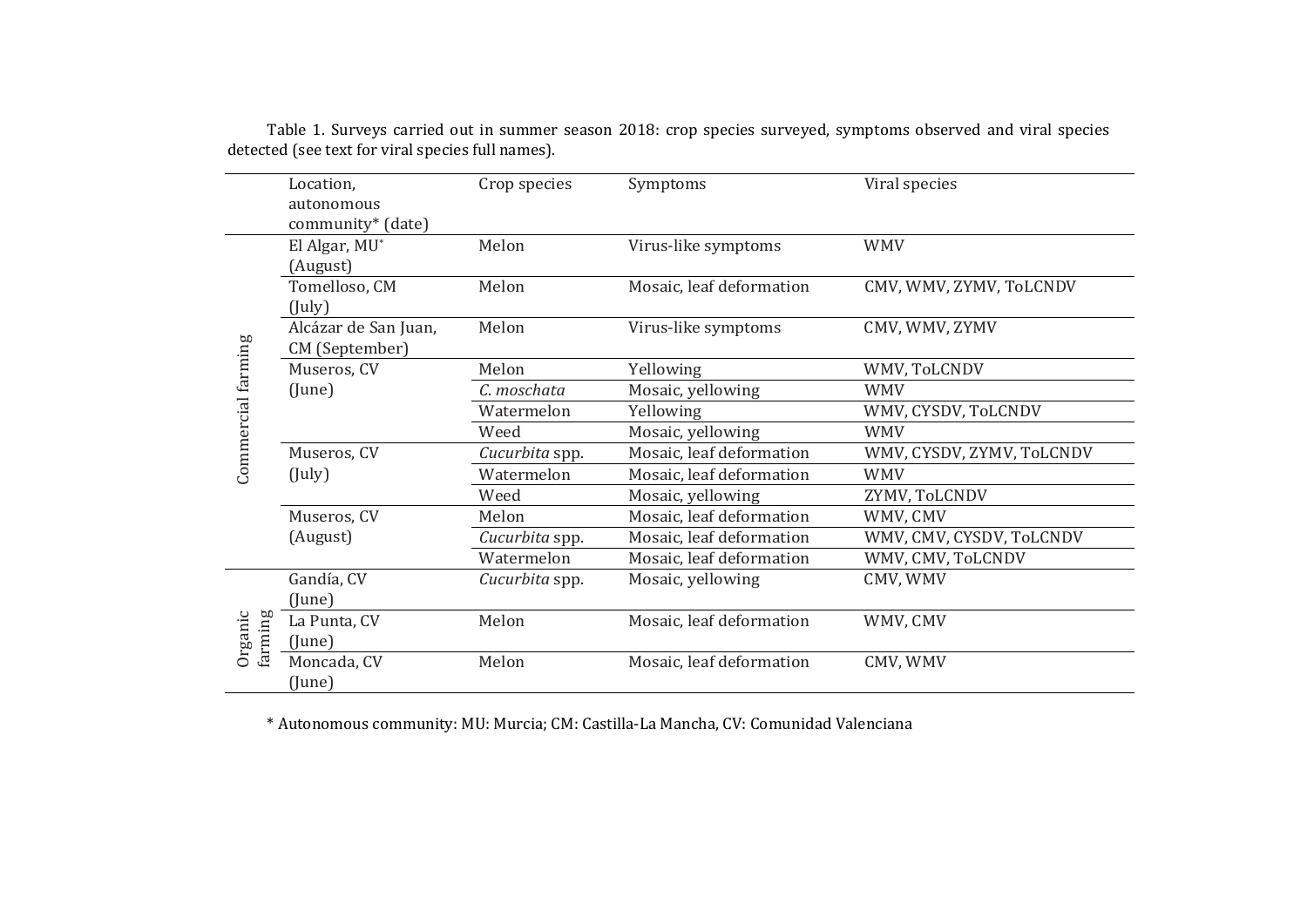### **Virus detection**

Samples were analyzed by RT-PCR to determine the presence of CMV, ZYMV, WMV, MWMV, CYSDV, CCYV and CGMMV, and by PCR to detect ToLCNDV, with primers designed based on the coat protein (CP) gene sequence for all of them. Briefly, in the case of RNA viruses, total RNA from leaves was isolated using TRIzol reagent (Thermo Fisher Scientific) followed by chloroform extraction. RNA was precipitated with an equal volume of isopropanol for 20 min. These RNA extracts were used to synthesize cDNA, corresponding to the CP gene of each of the viruses. DNA isolation, to detect ToLCNDV, was carried out as described in Sáez et al. (2017).

In doubtful cases, dot blot molecular hybridization (with digoxygenin-labeled RNA probes) or DAS-ELISA were used to confirm the result.

## **Partial sequencing of viral isolates**

Representative samples infected with the more frequently identified viral species, WMV and CMV, were selected. RT-PCR products were purified from agarose electrophoresis gels by using GeneJET Gel Extraction Kit (Thermo Scientific). The sequencing, using the same primers corresponding to the CP, was carried out in the 'Sequencing Core Service', Instituto de Biología Molecular y Celular de Plantas (IBMCP, CSIC-UPV, Valencia, Spain).

#### **RESULTSANDDISCUSSION**

## **Surveys**

## **1. Commercial farming.**

All samples collected in Murcia and Castilla-La Mancha were melon leaf samples of plants that showed symptoms of viral infection, i.e., yellowing, mosaics and leaf deformations. These samples were collected in the final stages of cultivation.

WMV was detected in 67% of the samples from Murcia, with no other viral species identified.

Samples collected in Castilla-La Mancha came from two different localities: Tomelloso and Alcázar de San Juan. Symptoms mainly observed in Tomelloso were mosaic and leaf deformation (Figure 2), with CMV as the suspected causal agent. Apart from this viral species, WMV, ZYMV and ToLCNDV were also identified in these samples. On the other hand, symptoms noticed in Alcázar de San Juan were those typical of ToLCNDV, that is, curled leaves, yellow mosaic and stunted growth. However, samples collected from this area were positive for CMV, WMV and ZYMV, but not for ToLCNDV.



Figure 2. Symptoms in leaves of melon samples collected in Tomelloso (Castilla-La Mancha).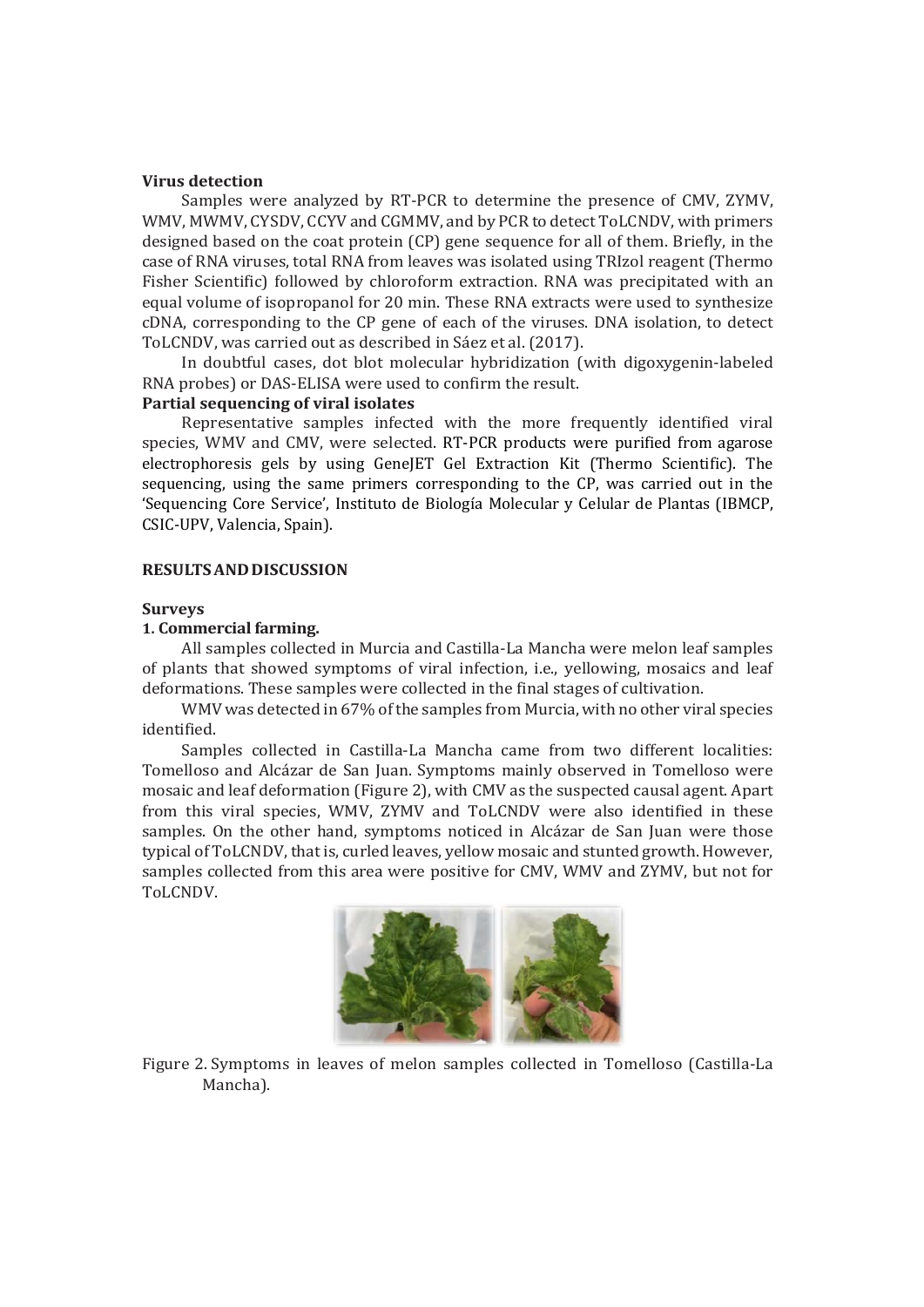Surveys in Comunidad Valenciana, in the commercial farming field of Museros, were developed sequentially, for three consecutive months. At the beginning of the cycle, most of the plants surveyed of the different species, showed yellowing. In this sampling date, WMV was the most frequent viral species, infecting watermelon (~25%), melon (~50%) and *Cucurbita moschata* (100%). Moreover, the weed samples collected near the *C*. *moschata* field were also infected with WMV. No other viral species was detected in samples of *C*. *moschata*. In the case of watermelon, samples infected with WMV were also positive for CYSDV, a different sample was infected with ToLCNDV and the remaining, while showing yellowing, were negative for the viral species analyzed. All melon samples were infected with ToLCNDV.

In the middle stage of the growing cycle, symptoms were more severe in all the crop species, with mosaics, leaf deformation and chlorosis. WMV was the only viral species infecting watermelon. All *Cucurbita* ssp. samples were again infected with WMV, some of them in mixed infection with CYSDV, but also with ZYMV and ToLCNDV. A weed sample collected near the melon field was positive for ZYMV and ToLCNDV.

In the third sampling date, symptoms were even more severe, with symptoms in fruits of the three crop species (Figure 3).



Figure 3. Symptoms in watermelon (left), melon (center) and *Cucurbita moschata* (right) fruits collected in Museros (Comunidad Valenciana). Watermelon and melon plants were infected with WMV and ZYMV, and *C*. *moschata*, with WMV.

All watermelon samples showed clear symptoms of WMV in leaves. All of them were infected with WMV, with some of them also positive for CMV and ToLCNDV or ZYMV. WMV and CMV were detected in melon samples. In the case of *Cucurbita* ssp. all the samples were infected with at least either WMV or CMV, and in 44% of the samples with both of them. CYSDV and ToLCNDV were also detected in some samples.

#### **2. Organic farming**

Three fields, located in Gandía, La Punta and Moncada, conducted with organic agricultural practices , were surveyed. The viral species identified in the three fields were WMV and CMV, with different relative importance depending on the locality. Aphids were consistently detected in these fields, although treatments with diatomaceous earth were carried out.

All samples in Gandía corresponded to *Cucurbita* spp, which showed yellowing and leaf deformation (Figure 4). In some cases, leaves were asymptomatic, while symptoms appeared in fruits. CMV and WMV were detected in 5% and 41% of the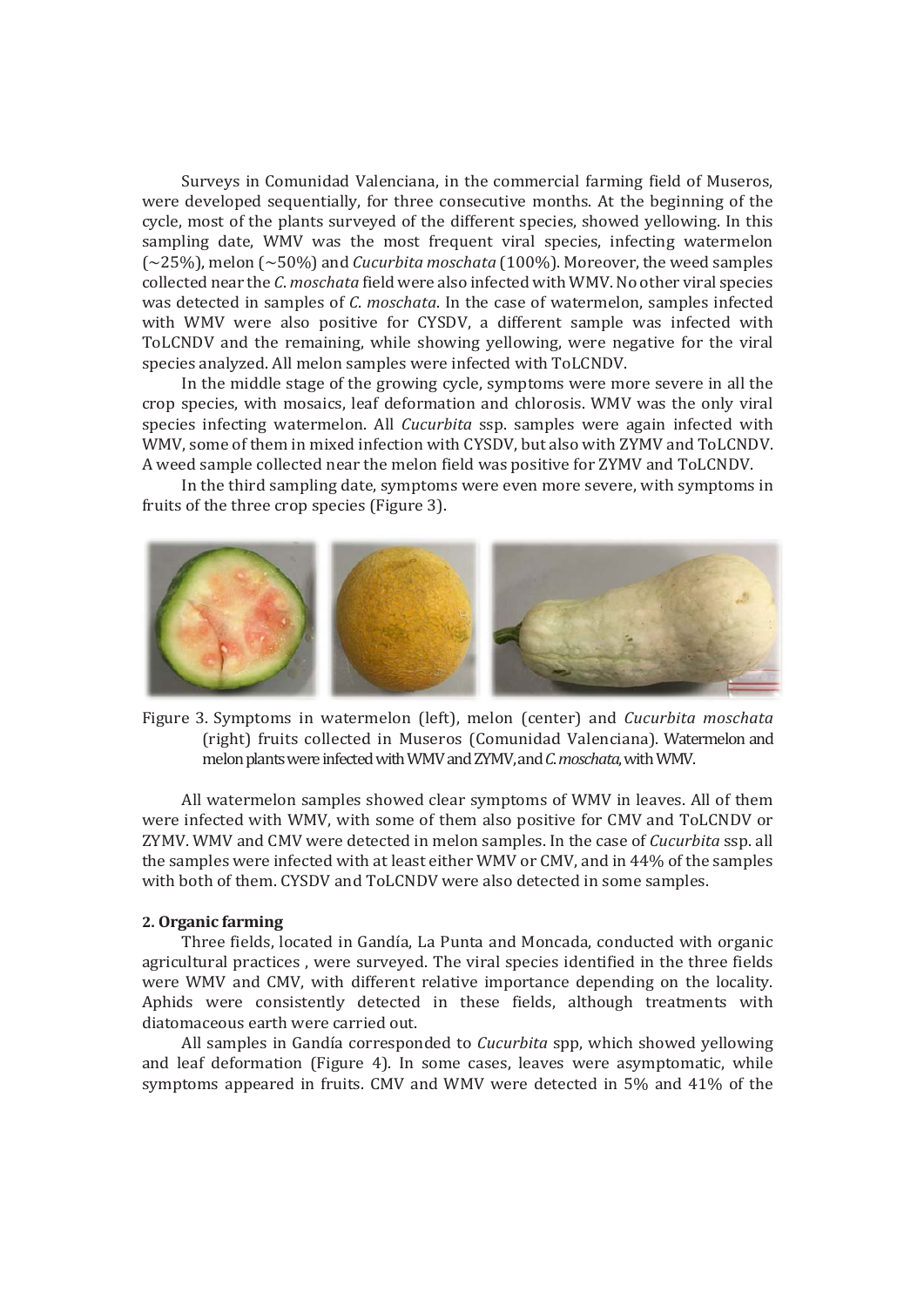samples analyzed, respectively. No mixed infections were identified. Samples infected with CMV were collected at early stages.



Figure 4. Symptoms in *Cucurbita* spp. plants in Gandía (Comunidad Valenciana). Samples were positive for CMV (left) and WMV (right).

In La Punta, where melon was cultivated, soil-borne fungal diseases were the most important limiting factor. Samples from plants not affected by fungi and with symptoms of viral infection were collected. A total of 84% of the samples were positive for WMV, and 47% for CMV, in most cases in mixed infection (Figure 5).



Figure 5. Symptoms in melon plants in La Punta (top) and Moncada (bottom) (Comunidad Valenciana). Samples were positive for CMV and WMV.

Contrarily, in Moncada, also cultivated with melon, CMV was the prevalent virus (91%), while WMV was only detected in 15% of the samples, later in the growing cycle,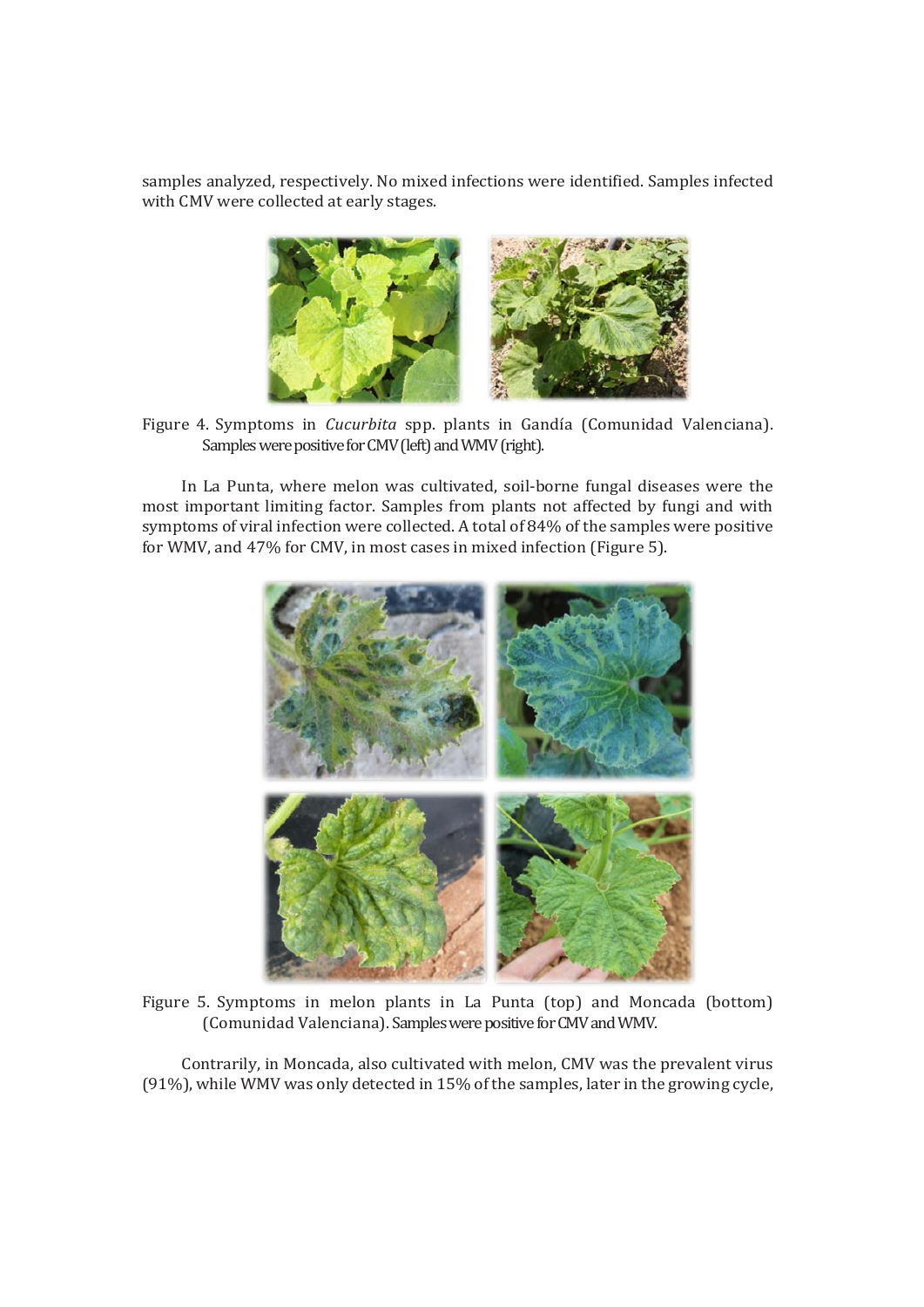and frequently in mixed infections (Figure 5).

WMV was the viral species most frequently identified in this survey. Previous studies revealed the importance of WMV in different Spanish cucurbits producing areas (Luis-Arteaga et al., 1998; Moreno et al., 2004; Juarez et al., 2013). The high percentage of mixed infections was also highlighted in preceding surveys (Kassem et al., 2007; Juárez et al., 2013), as well as the consequences in terms of symptom enhancement of these multiple infections (Gómez et al., 2010). Moreover, the presence of the different viruses in weeds should be further explored, since the importance of alternative hosts to understand population biology of multi-host pathogens has been demonstrated (Kassem et al., 2013).

## **Sequencing analysis**

The CP gene PCR product of samples infected with WMV from different origins, representative of the surveys and the hosts, were sequenced. Nucleotide identity between sequences varied between 92% and near 100%. However, no specific association was found between CP gene sequences and host or location. This lack of association has previously been reported for other cucurbit viruses (Kassem et al., 2007; 2013). Sequences obtained showed the highest similarity with either the Spanish isolate WMV-Vera (GenBank accession number MH469650) or with Asian isolates.

The same analysis was carried out with CMV-infected samples from Moncada (Comunidad Valenciana), where this virus was detected in 91% of the samples. All the sequences obtained showed high similarity among them, and high similarity with European isolates belonging to the subgroup IA (Aramburu et al., 2007).

#### **CONCLUSIONS**

- -WMV was the viral species most frequently detected in melon, watermelon and *Cucurbita* spp. samples. ZYMV, CMV, CYSDV and ToLCNDV were present with lower incidence, mainly identified in mixed infections with WMV.
- -CMV sequences showed high identity among them and with European isolates.
- -WMV sequences were more variable, with nucleotide identity between 92 and near 100%. These sequences showed the highest similarity with either Spanish or Asian isolates.
- -Future work will include the surveying of other producer areas in Spain and other weeds present in cucurbits crops.

#### **ACKNOWLEDGEMENTS**

This study was partially supported by the Spanish Ministerio de Ciencia, Innovación y Universidades grants AGL2017-85563-C2 (1-R and 2-R) and RTA2017- 00061-C03-03 (INIA) cofounded with FEDER funds, and by the PROMETEO project 2017/078 (to promote excellence groups) by the Conselleria d'Educació, Investigació, Cultura i Esports (Generalitat Valenciana). C. Sáez is a recipient of a predoctoral fellowship (ACIF/2016/188) from Generalitat Valenciana, cofunded by the Operational Program of the European Social Fund (FSECV 2014-2020).